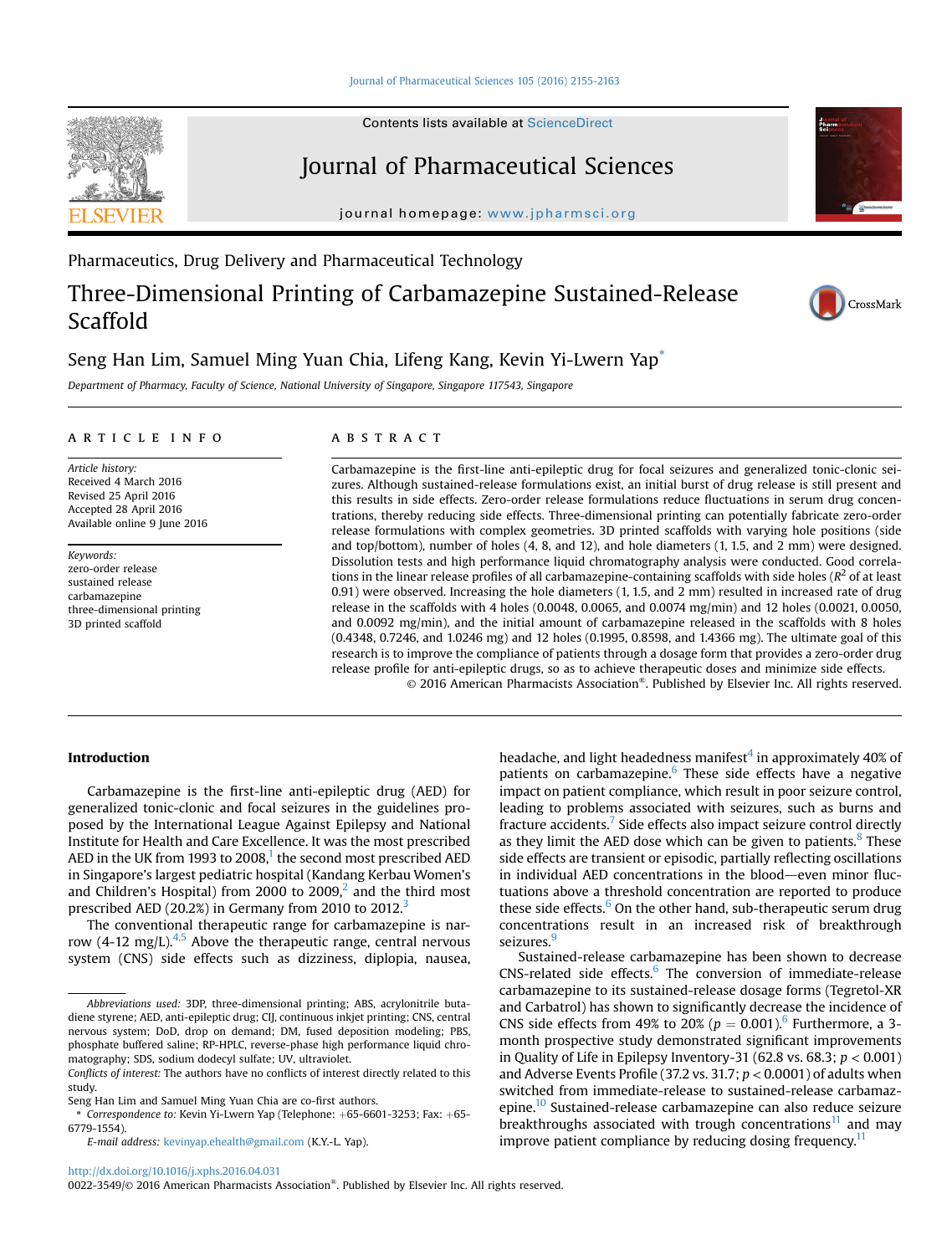However, fluctuations above the threshold therapeutic range, which predisposes patients to the drug's side effects, still exist with current sustained-release dosage forms. Several studies have reported a correlation between carbamazepine peak concentrations and side effects.<sup>12</sup> In vitro studies investigating the release profile of Tegretol-XR and Carbatrol have shown that there is an initial burst of drug release, despite both being sustained-release formulations.<sup>13,14</sup> Thus, undesirable peak effects in serum drug concentrations can result. A dosage form that can release carbamazepine in a linear manner is therefore desirable to reduce or eliminate side effects, so as to improve patient compliance, and eventually to reduce occurrence of seizures.

Several strategies have been employed to achieve linear or zeroorder release kinetics in drug formulation research. However, many of these approaches are difficult to achieve and have not progressed to commercialization.<sup>15</sup> One strategy to achieve zero-order release kinetics is to formulate the drug in the form of a donut-shaped tablet.<sup>16</sup> By having a central hole in the middle of the tablet, when the outer circumference of the tablet erodes and decreases, the inner circumference of the tablet erodes and increases. This constant erosion on both the inner and outer circle of the doughnut tablet results in a constant surface area in contact with the drug dissolution environment throughout the entire period of drug release. However, the conventional process of making such coated donut-shaped tablets is complex, time consuming, $17$  and requires a discontinuous manufacturing process involving multiple steps of tableting, drilling, and coating.<sup>18</sup> A processing technique that is simplified, feasible, and practical in the pharmacy setting does not yet exist.

Three-dimensional printing (3DP) is a novel technique that is different from the traditional subtractive or formative methods of manufacturing. It uses an additive or layer-by-layer-based approach to create a complex 3D geometry for a variety of applications[.19,20](#page-7-0) Its ability to customize and fabricate complex struc- $tures<sup>21-25</sup>$  $tures<sup>21-25</sup>$  $tures<sup>21-25</sup>$  has prompted its use in many health care applications, such as for bone and cartilage replacements, customized dental implants, antimicrobial drug-eluting implants, hearing aids, and surgical guides, among others. 3DP also offers the advantages of speed, low cost, availability of a wide range of printing materials, accuracy, and reproducibility.<sup>[16](#page-7-0)</sup> Despite these advantages, 3DP has not yet been used in dosage formulations in the practice setting. 3DP can simplify the process of making dosage forms with complex geometries by eliminating the need for multistep manufacturing sequences.<sup>16</sup> Therefore, compared to other manufacturing technologies, 3DP is a feasible option to produce scaffolds that can achieve zero-order drug release kinetics.<sup>[25](#page-7-0)</sup> In addition, 3DP has the potential to individualize drug therapies for different patients,  $21,25,26$  for example, by combining different AEDs into one scaffold, thus reducing polypharmacy and improving adherence to AED therapy.

Several 3DP techniques for the customization of 3D printed oral tablets exist. They can be classified accordingly to the deposition techniques used, namely, printing-based inkjet systems, laser/ultraviolet (UV)-based writing systems, and nozzle-based deposition systems.<sup>[19](#page-7-0)</sup> Printing-based inkjet systems<sup>27</sup> can be divided into 2 main types—continuous inkjet printing  $(CI)$  and drop on demand (DoD) inkjet systems. CIJ dispenses a continuous stream of droplets, while DoD ejects precise droplets at high speed when necessary. In both CIJ and DoD systems, a precise controlled volume of solution is jetted to the desired location on the substrate by an electric charge induced on the droplet and an electrostatic field. $27$  However, a substantial amount of pre-formulation studies have to be performed for these inkjet systems to ensure that the drug solutions have suitable properties for jetting. Furthermore, the control of viscosity and surface tension is vital. The small volumes and low concentrations needed to prevent clogging of the ejector also imply that inkjet printing is only suitable for printing high potency drugs.[28](#page-7-0) These disadvantages suggest that inkjet printing is still a distance away from the actualization of personalized medicine for the general public.

Laser/UV light-based writing systems are widely used in medical fields, especially in tissue engineering.<sup>29</sup> It works on the basis of the solidification of a photosensitive liquid resin by photopolymerization using either a laser (stereolithographic apparatus) or light-emitting diode high-definition projector (digital light processing).<sup>[30](#page-7-0)</sup> These 2 techniques are largely similar, except for the source of light that polymerizes the resin. Laser/UV light-based systems offer high precision and accuracy for the print out and does not require extensive pre-formulation work. However, there is a substantial amount of post-fabrication processing, such as additional UV curing. Moreover, the use of photoinitiators for photopolymerization induces free radicals, of which its safety has been questioned.<sup>31</sup>

Nozzle deposition system, commonly represented by fused deposition modeling (FDM), is a 3DP technique where a molten thermoplastic polymer filament is extruded by 2 rollers through a high temperature nozzle and thereafter solidifies into the desired pattern on the build plate. The precision and accuracy is not as high as laser writing systems. However, FDM is often the cheapest among all 3DP techniques and is therefore more affordable for the general public. $30$  Furthermore, the materials used are often inert polymers that offer great mechanical strength.

In order for 3DP to achieve personalization of therapy on a large scale, the technique used would have to be cost-effective and widely available. FDM appears to be a suitable choice for this purpose. Therefore, this study tests the hypothesis of whether 3DP (FDM) can be used to make a zero-order drug release dosage form for carbamazepine. The objective of this study is to design and investigate 3D printed scaffolds with different hole parameters in order to find out the optimal parameters that can release carbamazepine in a zero-order manner.

# Materials and Methods

#### Active Ingredient and Other Materials

Rhodamine B (drug surrogate) and sodium dodecyl sulfate (SDS, 99%; used for the dissolution medium) were obtained from Alfa Aesar (Massachusetts, MA). Phosphate buffered saline (PBS,  $10\times$ , Ultra Pure Grade; used for the dissolution medium) was obtained from Vivantis (Selangor Darul Ehsan, Malaysia). Analytical grade carbamazepine was obtained from Sigma-Aldrich (St. Louis, MO). Tegretol 200 (carbamazepine) tablets were obtained from Novartis (Basel, Switzerland).

#### Design of 3D Printed Scaffolds

In this article, "scaffold" refers to a drug container printed with a 3D printer and is used to hold the drugs and excipients specifically. Prior to using carbamazepine, in order to select the best scaffold design, rhodamine B was used as a drug surrogate to visualize the drug release kinetics. The scaffolds were designed to have a cup-shaped body, with a lid to cover it after packing the drug within ([Fig. 1](#page-2-0)). The 3D model of the scaffolds was created using AutoCad 2015 (Autodesk, San Francisco, CA). Ledges on the scaffolds were constructed to secure the lid onto the scaffold body. The purpose of this design was to allow the scaffold to be capped after packing rhodamine B into the scaffold body, so that the only way for drug release into the environment would be through the holes, thus ensuring a constant surface area for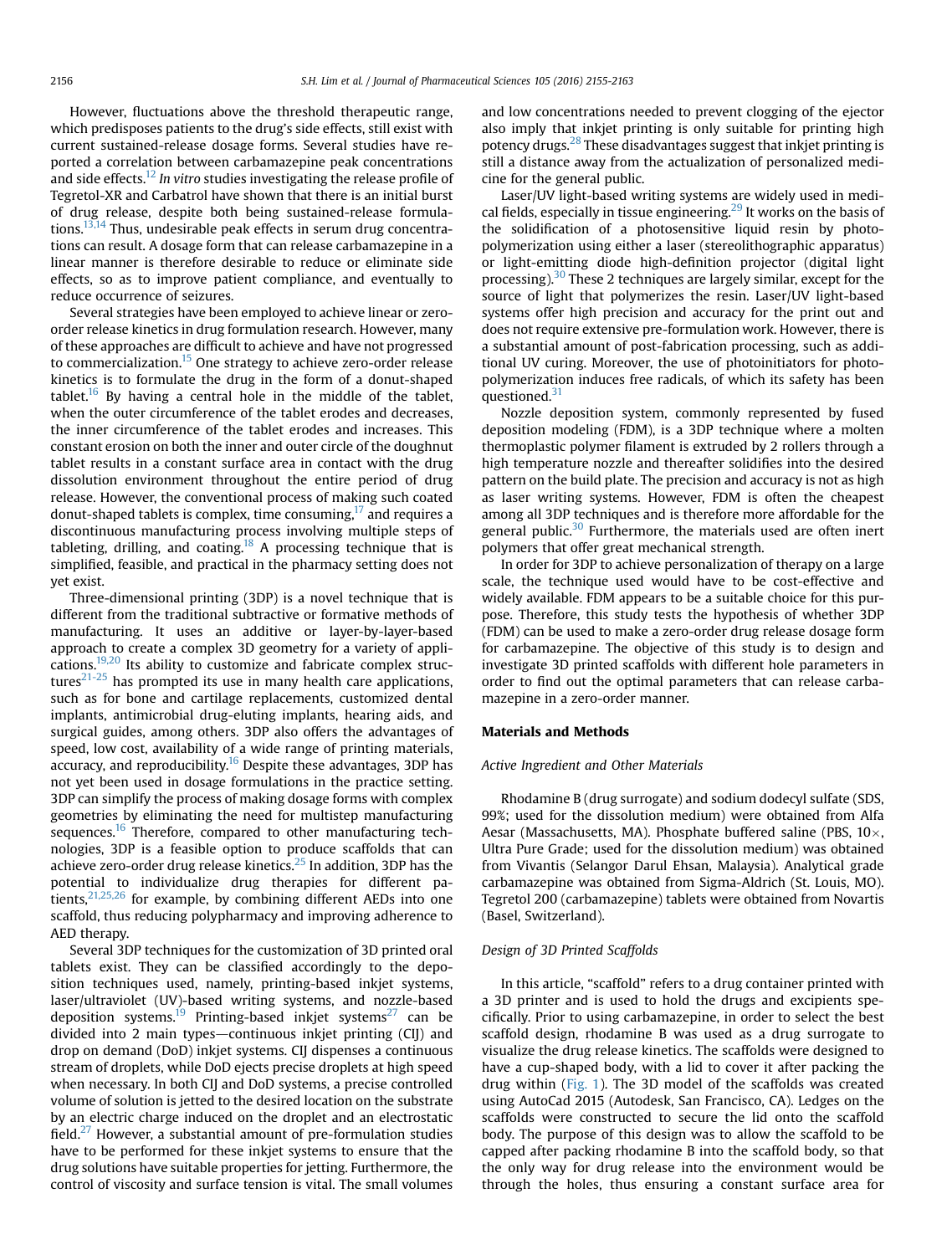<span id="page-2-0"></span>

Figure 1. 3D model of rhodamine B containing tablets. Top: lid and tablet body with holes at the side. Bottom: lid with holes and tablet body. Both tablets have the same dimensions.

interaction. The 3D models were printed using a Da Vinci 1.0 3D printer and the XYZware software (XYZprinting, CA). The printing filament used by the 3D printer was a 1.75 mm diameter acrylonitrile butadiene styrene (ABS) filament. The print settings used were of the highest density setting (90%), the thinnest layer height (0.1 mm) for the highest resolution, and "standard" printing speed as defined by the software.

Two scaffold designs were 3D printed with ABS as the material—one with the holes positioned at the side and another with holes positioned at the top/bottom (Fig. 1). Both designs had a diameter of 17 mm, a wall of 1 mm thick, and a base of 1.5 mm thick. To account for the printing resolution of the 3D printer, the lid of the scaffold was designed with a diameter of 14 mm to fit the scaffold body exactly. The thickness of the lid was 1.5 mm. A thin layer of paraffin film was used to cover the small gaps between the lid and the scaffold body so as to ensure that the drug release into the medium would only be through the holes that were designed.

All lengths were measured from the 3D model of the scaffolds. 3D models of scaffolds with varying positions (side vs. top and bottom), hole diameters (1.5 and 2 mm), and number of holes (4, 5, 8, 12) were constructed (Table 1).

# Design of Scaffolds Containing Rhodamine B, In Vitro Dissolution Methods, and Methods of Analysis

Two hundred milligrams of rhodamine B was used for packing into each scaffold. One liter of  $1 \times$  PBS was used as the dissolution medium for the drug release study. The dissolution medium was contained in a 1 L beaker, placed on top of a Thermo Scientific Cimarec Digital Stirring Hotplate set to "4" on the stirring speed dial and maintained at room temperature. One milliliter samples of the dissolution medium were taken and replaced with 1 mL of PBS at 5, 15, 30, 60 min, and then at regular intervals of 1 h. All the dissolution tests were carried out for at least 6 h.

#### Table 1

Coefficient of Determination ( $R^2$ ) of Total Amount of Rhodamine B Released Versus Time Curve of Rhodamine B Containing Tablets Fitted to a Linear Regression Model and Rate of Release  $(\mu g/min)$ 

| Position of Holes        | No. of Holes | Hole Diameter (mm) | Length of Dissolution Test (h) | Coefficient of Determination | Rate of Release $(\mu g/min)$ |
|--------------------------|--------------|--------------------|--------------------------------|------------------------------|-------------------------------|
| Lid                      |              |                    |                                | 0.776                        | 7.9                           |
| Lid and bottom of tablet | 5:5          |                    |                                | 0.808                        | 0.3                           |
| Side of tablet           |              |                    |                                | 0.917                        | 0.4                           |
| Side of tablet           |              | 1.5                |                                | 0.733                        | 0.5                           |
| Side of tablet           | 12           | 1.5                | 24                             | 0.975                        | 50.2                          |
| Side of tablet           | 12           |                    |                                | 0.819                        | 12.6                          |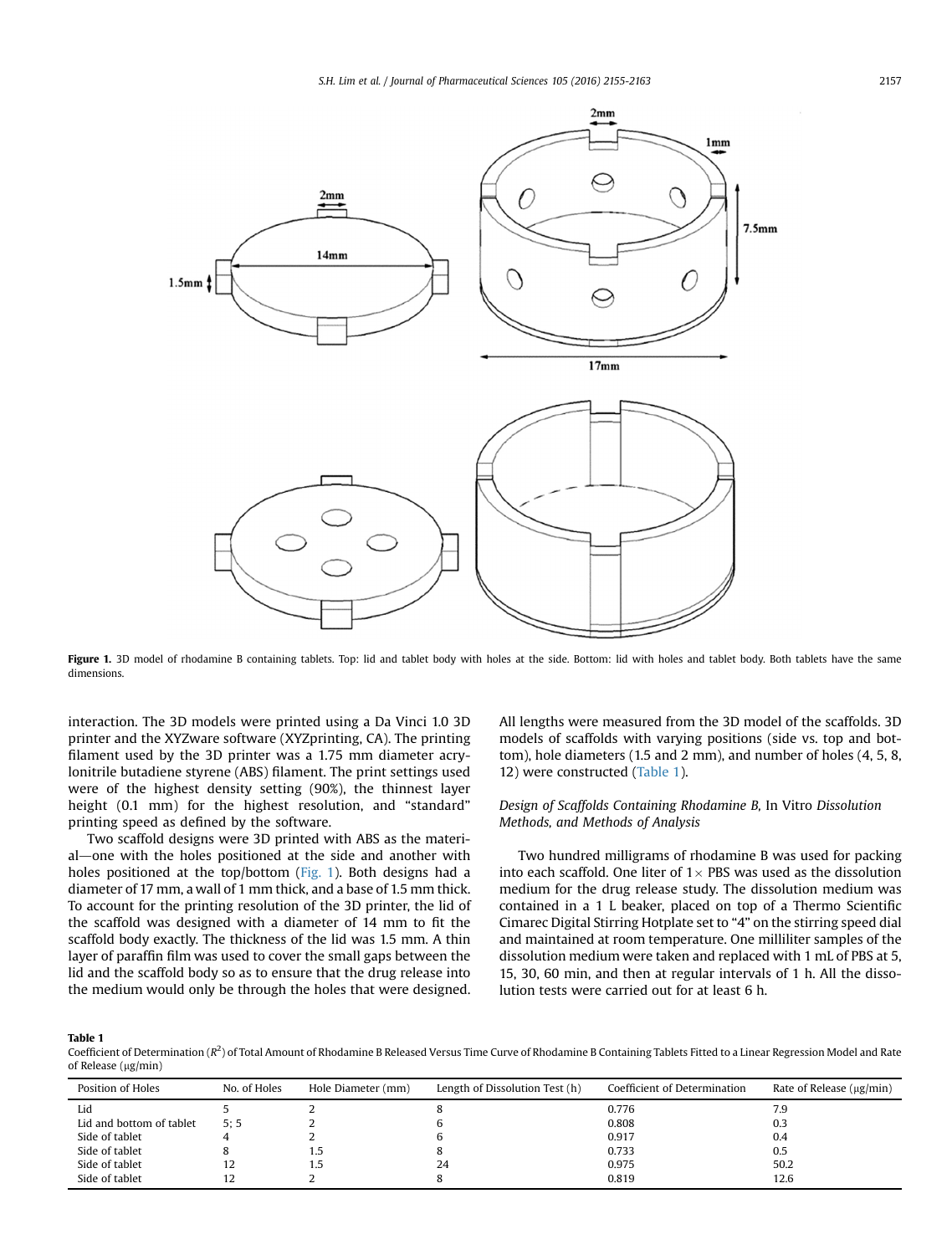Standard rhodamine B solutions at 2, 1, 0.5, 0.25, 0.1, 0.05, 0.025, and  $0.005$   $\mu$ g/mL in PBS were prepared by serial dilution. The standard solutions and sample solutions were analyzed using an Infinite® M200 fluorescence spectrophotometer (Tecan, Zürich, Switzerland) set to an excitation wavelength of 555 nm and an emission wavelength of 580 nm. PBS was used as the blank solution. The standard curve of rhodamine B was a plot of rhodamine B concentration as a function of fluorescence intensity. The cumulative amount of rhodamine B released was plotted against time. The points were fitted to a linear equation using linear regression analysis. The linearity of the drug release profiles of the scaffolds was evaluated based on their coefficient of determination  $(R^2)$  of the best-fit linear curve.

## Design of Scaffolds Containing Carbamazepine and In Vitro Dissolution Methods and Methods of Analysis

The 3D printed scaffolds used to contain carbamazepine were similar to the rhodamine B containing scaffolds but smaller in size, to better simulate the actual size of an oral tablet to be swallowed. The differences in scaffold sizes did not affect the results as there was no comparison between rhodamine and carbamazepine. The carbamazepine scaffolds had a diameter of 15 mm, 6 mm height, a wall 1 mm thick, and a base 1.5 mm thick. The lid was designed with a diameter of 12 mm to fit the scaffold body exactly. In order to find out the optimal geometry of the scaffold, each scaffold designed had a different permutation of the hole diameter (1, 1.5, and 2 mm) and number of holes (4, 8, and 12 holes).

Commercially available Tegretol 200 tablets contain 200 mg of carbamazepine, and aerosil 200, microcrystalline cellulose, Nymcel ZSB-10, and magnesium stearate as the excipients. Tegretol 200 tablets were ground to fine powder using a pestle and mortar. One hundred milligrams of the powder was used for packing into each scaffold. Paraffin film was used to cover the gaps between the lid and the scaffold body. For the drug release study, the scaffolds were contained inside a hemispherical basket suspended approximately 2.5 cm from the bottom of the beaker. The dissolution medium used was 1 L of 1% wt/wt SDS, as specified in the United States Pharmacopeia XXII National Formulary XXII (1990) for dissolution testing of carbamazepine tablets. $32$  The dissolution medium was constantly stirred using a magnetic stirrer at 100 rpm and equilibrated at  $37^{\circ}$ C. Aluminum foil was used to cover the dissolution apparatus to prevent evaporation. One milliliter samples of the dissolution medium were taken and replaced with fresh 1% SDS at 5, 15, 30, 60 min, and then at regular intervals of 1 h for up to 8 h. Triplicates were carried out for each permutation of number and diameter of holes.

The standard and sample solutions for carbamazepine were analyzed using reverse-phase high performance liquid chromatography (RP-HPLC). Sample solutions were centrifuged at 8000 rounds per minute for 5 min before analysis of the supernatant by RP-HPLC. The HPLC machine used was a L-2000 (Hitachi, IL) equipped with a pump (Hitachi L-2130), an auto-sampling system (Hitachi L-2200), column oven (Hitachi L-2300,) and an UV detector (Hitachi L-2400). Separation was done using a  $4.6 \times 75$  mm Zorbax SB-C18 reverse-phase column with an average particle size of 3.5 mm (Agilent Technologies, Santa Clara, CA). The column was maintained at room temperature. Methanol water in 50:50 ratio was used as the mobile phase. The pump was set to isocratic mode and flow rate was set as 1 mL/min. The column effluent was analyzed using UV at a wavelength of 285 nm. Data analysis was done using the EZChrom Elite program (Agilent Technologies).

Standard carbamazepine solutions at 40, 20, 10, 5, 1, 0.5, 0.1, and  $0.05$   $\mu$ g/mL were prepared by serial dilution on each day of the experiment. The standard curve for carbamazepine was a plot of carbamazepine concentration as a function of the carbamazepine peak area of the UV absorption  $\times$  retention time curve from RP-HPLC analysis. A cumulative approach of calculating drug released at each sampling time was also used for the carbamazepine scaffolds.

#### Results

#### Dissolution Tests Using Rhodamine B Containing Scaffolds

For the scaffolds with holes at the side, increasing the number of holes resulted in an increase in the rate of release of rhodamine B ([Table 1](#page-2-0)). In scaffolds with the 1.5 mm hole diameter, the one with 12 holes had a higher rate of release (50.171  $\mu$ g/min) compared to the one with 8 holes (0.524  $\mu$ g/min). The scaffolds with 12 holes at the side also had the highest rate of rhodamine B release (50.171 and 12.608  $\mu$ g/min). The scaffold with holes on the lid had a higher rate of release (7.910  $\mu$ g/mL) than the scaffold with holes on both the lid and bottom.

In general, the scaffolds with holes at the side produced more linear dissolution profiles than scaffolds with holes at the top and/ or bottom. The scaffold with holes on both the lid and bottom produced a more linear dissolution ( $R^2 = 0.808$ ) compared to the scaffold with holes only on the lid ( $R^2 = 0.776$ ). On the other hand, the scaffolds with 4 and 12 holes (with 1.5 mm hole diameter) at the side produced the most linear dissolution profiles ( $R^2 = 0.917$ ) and 0.975, respectively). Based on the overall results, scaffolds with holes on the side were chosen for further investigation using carbamazepine. Scaffolds with holes on the lid and bottom were discontinued from the study and the contradictory results were not examined.

#### Dissolution Test of Carbamazepine Zero-Order Release Scaffolds

All the scaffolds containing ground Tegretol 200 tablet exhibited good linear release profiles of carbamazepine [\(Figs. 2-4\)](#page-4-0) for all variations of the hole diameters and number of holes. The scaffold with 12 holes and 1 mm hole diameter had the most linear dissolution profile ( $R^2 = 0.9985$ ), followed by the scaffold with 4 holes and 2 mm hole diameter ( $R^2 = 0.9980$ ), and then the scaffold with 12 holes and 1.5 mm hole diameter ( $R^2 = 0.9969$ ). The least linear dissolution profile was observed in the scaffold with 4 holes and 1 mm hole diameter ( $R^2 = 0.9139$ ). There was no general trend in the  $R^2$  of the dissolution profiles.

Most of the scaffolds had a small burst of drug release between 0 and 5 min [\(Table 2\)](#page-5-0). There was a positive correlation between the initial burst of carbamazepine with hole diameters. The carbamazepine amount released initially in the scaffolds with 8 holes (0.4348, 0.7246, and 1.0246 mg released initially) and 12 holes (0.1995, 0.8598, and 1.4366 mg released initially) increased as the hole diameters increased (1, 1.5, 2 mm). However, there was no observable trend between the number of holes (4, 8, 12) and the amount of carbamazepine released initially.

Similarly, there was an increasing trend in the rate of carbamazepine release with increasing hole diameters [\(Table 2](#page-5-0)). The rate of release in the scaffolds with 4 holes (0.0049, 0.0065, 0.0074 mg/min) and 12 holes (0.0021, 0.0050, 0.0092 mg/min) increased as the diameters increased in the order of 1, 1.5, and 2 mm. In the scaffolds with 2 mm diameter holes, the rate of release (0.0074, 0.0090, 0.0092 mg/min) increased with the number of holes (4, 8, 12).

## Discussion

This study identified the dissolution profiles of 3D printed scaffolds containing rhodamine B (as drug surrogate) and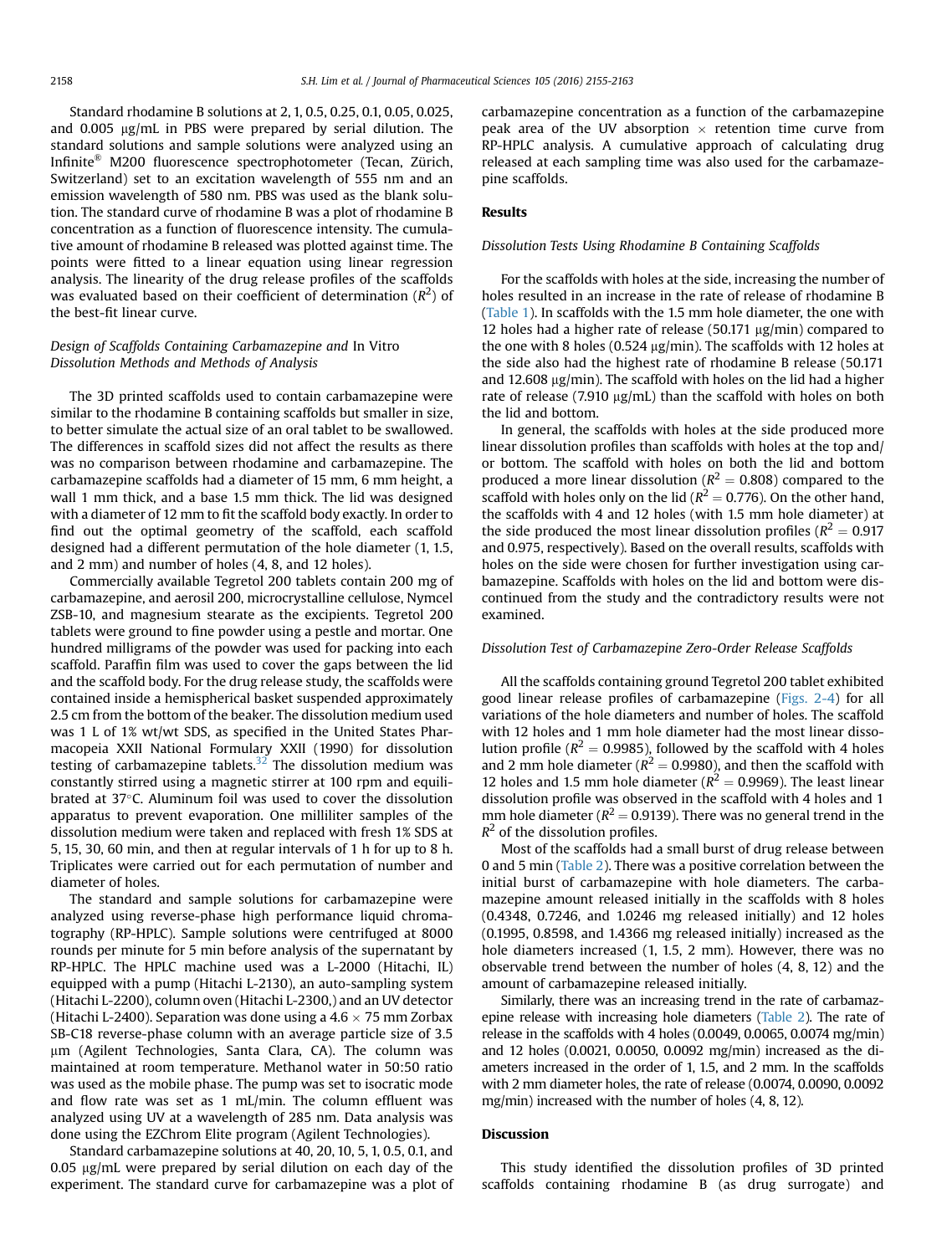<span id="page-4-0"></span>

Figure 2. Amount of drug released versus time of sampling for dissolution testing of carbamazepine tablets with 4 holes and varying hole diameters of 1, 1.5, and 2 mm.



Figure 3. Amount of drug released versus time of sampling for dissolution testing of carbamazepine tablets with 8 holes and varying hole diameters of 1, 1.5, and 2 mm.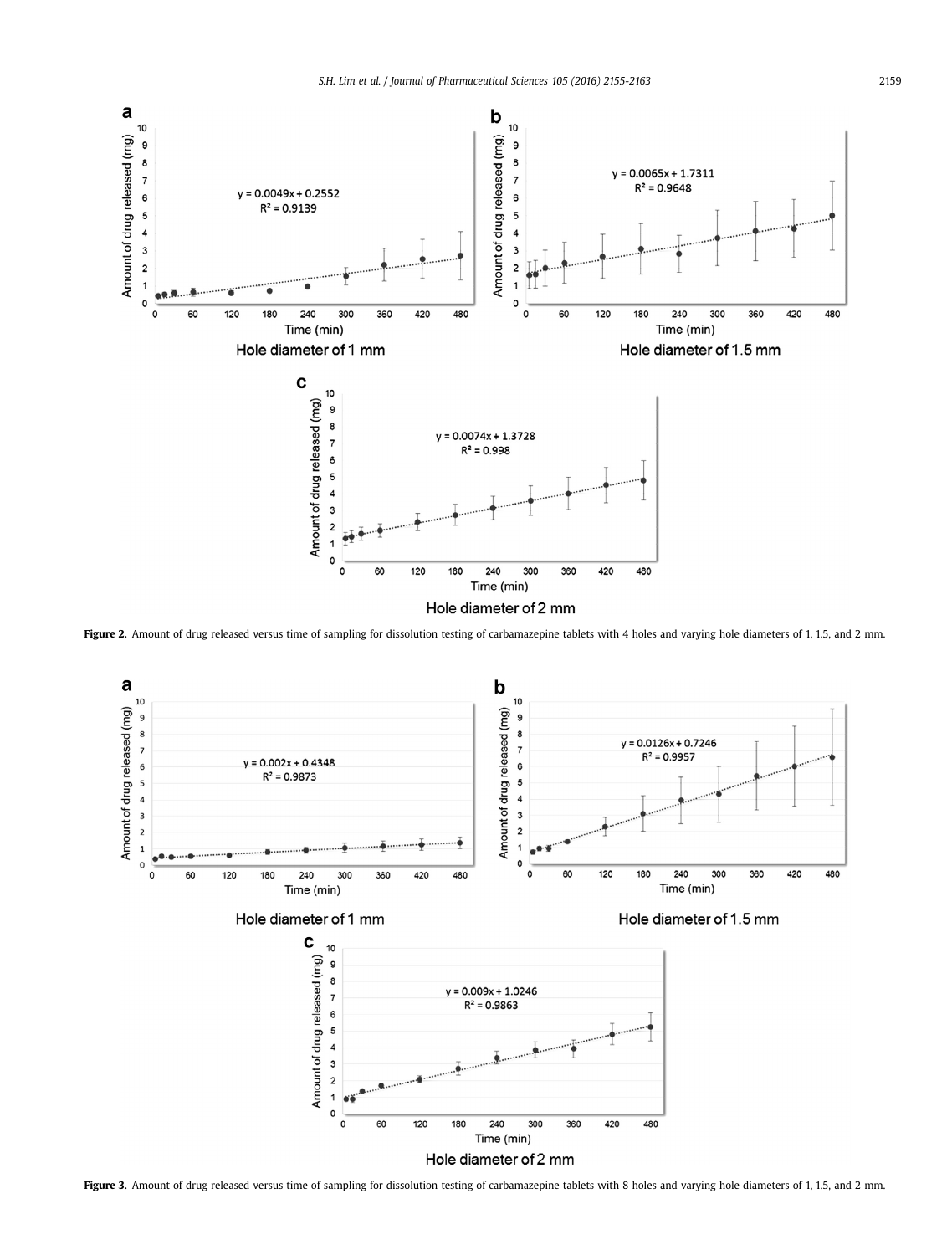<span id="page-5-0"></span>

Figure 4. Amount of drug released versus time of sampling for dissolution testing of carbamazepine tablets with 12 holes and varying hole diameters of 1, 1.5, and 2 mm.

carbamazepine through various scaffold designs (based on varying number of holes, size of holes, and position of holes). To our knowledge, our scaffold design is novel and has not been studied. Scaffolds with holes at the side exhibited zero-order dissolution kinetics representative of a sustained-release tablet. The results showed that scaffolds with 12 holes and 1 mm diameter holes produced the most linear profiles. The scaffold design was able to release drugs reproducibly at a constant rate after 5 min. The linearity of drug release for the individual scaffolds was likely due to the constant surface area of the drug powder in contact with the environment throughout the dissolution test.

In this study, the dissolution media entered the 3D printed scaffold only through the holes, because ABS itself was impermeable to the media. All scaffolds were observed to have remaining drug and excipients after 8 h of testing, hence we extrapolated that the disintegration and dissolution process lasted for at least 8 h. The proposed mechanism of drug dissolution was similar to the concept of a multi-layered osmotic device where the dissolution media permeated through a membrane (semipermeable to dissolution environment) and wet the scaffold core. The osmotic agent in the

scaffold core would swell up, thus causing the drug to escape from the scaffold core through a small passageway, resulting in controlled drug release. The mechanism for our 3D printed scaffold would be the same, except that the dissolution media entered the scaffold core through the same holes that the drug exited from.

Using rhodamine B as a drug surrogate, our study showed that positioning the holes at the side resulted in more linear release profiles than holes at the top and bottom of the 3D printed scaffolds. Of the 3 scaffold configurations (holes on top, holes at the side, and holes on both top and bottom), the scaffolds with holes at the side produced a considerably better linear release profile than the other 2 configurations, with an  $R^2$  of 0.917 compared to 0.776 and 0.808. Further changes to the scaffold with holes at the side, in terms of the number of holes and hole diameters, also demonstrated good linearity, except for the scaffold with 8 holes of 1.5 mm diameter and scaffold with 12 holes of 2 mm diameter. A possible reason for this deviation from the general trend could be due to the random effects of photodegradation of the rhodamine samples resulting from accidental light exposure. Because the use of rhodamine was only a pilot to determine the optimal configuration

#### Table 2

The Rate of Release of Carbamazepine and Estimated Amount of Carbamazepine Released at Time  $= 0$  for Each of the Tablet With Permutations of 4, 8, and 12 Holes and Hole Diameter of 1, 1.5, and 2 mm

| Rate of Release (mg/min) |                    |       |       | Estimated Amount Released at Time $= 0$ (mg) |                    |       |       |  |
|--------------------------|--------------------|-------|-------|----------------------------------------------|--------------------|-------|-------|--|
| Number of Holes          | Hole Diameter (mm) |       |       | Number of Holes                              | Hole Diameter (mm) |       |       |  |
|                          |                    |       |       |                                              |                    |       |       |  |
|                          | 0.005              | 0.007 | 0.007 |                                              | 0.255              | 1.731 | 1.373 |  |
|                          | 0.002              | 0.013 | 0.009 |                                              | 0.435              | 0.725 | 1.025 |  |
| 12                       | 0.002              | 0.005 | 0.009 |                                              | 0.200              | 0.860 | 1.437 |  |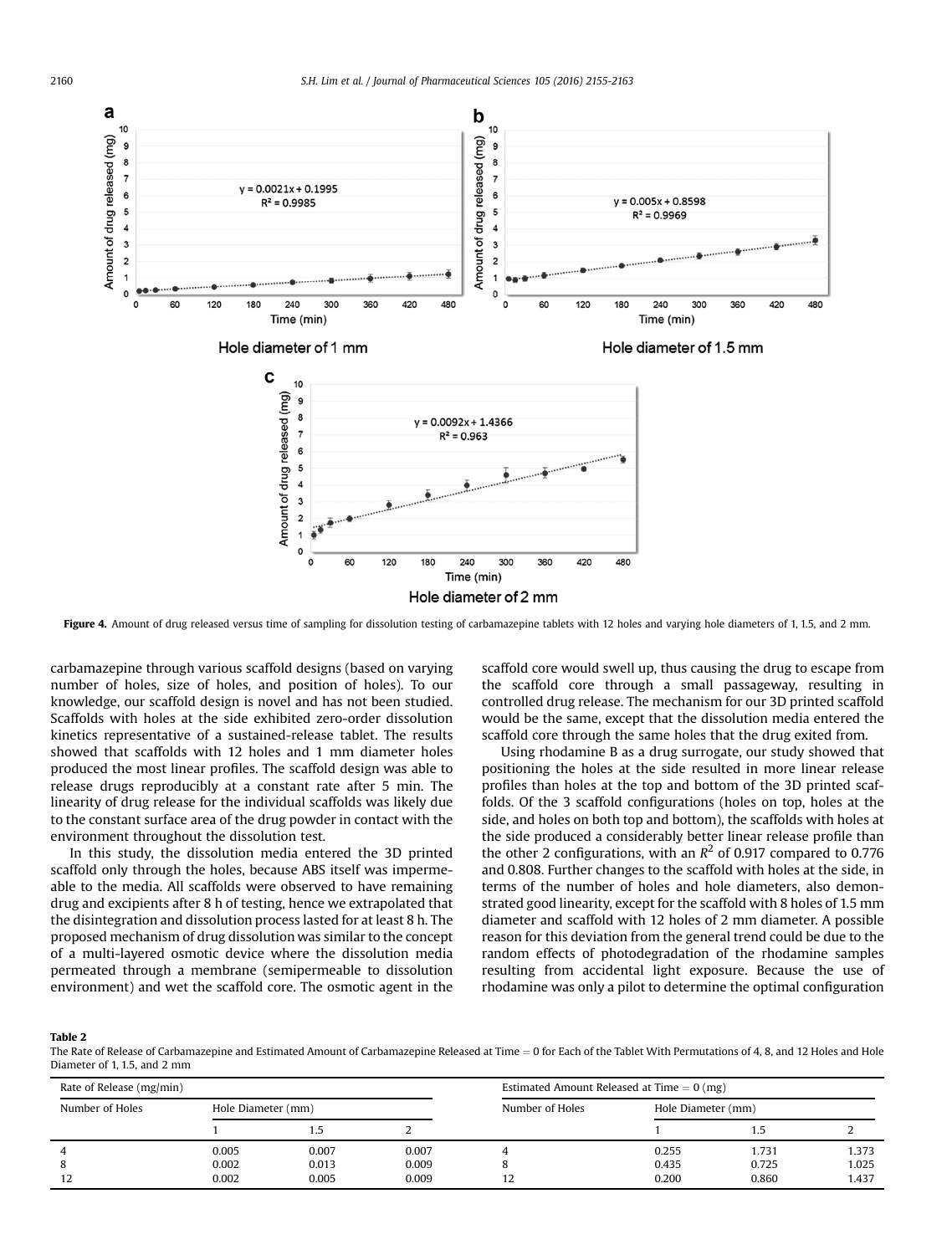of the scaffold (holes on lid or body) for our study, the results did not affect the subsequent results of the setup using carbamazepine in the scaffold.

For all scaffolds using carbamazepine, good linear release profiles of carbamazepine were observed, with an  $R^2$  value of at least 0.91. In general, increasing the hole diameters increased the rate of carbamazepine release from the scaffolds, while maintaining the linearity of the drug release profile. Our finding was similar to Kim's report on donut-shaped tablets,<sup>18</sup> where increasing the central hole size increased the surface area exposed and hence the rate of dissolution of diltiazem hydrochloride from the coated donutshaped tablets. The group of scaffolds with 4 or 12 holes also demonstrated a clear trend of an increased amount of carbamazepine released at time  $= 0$  with the increase in hole diameter. However, for the group of scaffolds with 8 holes, the setup with the hole diameter of 1.5 mm had the highest release rate, followed by the 2 mm, and then 1 mm holes. The high rate of carbamazepine release for the scaffold with 8 holes of 1.5 mm diameter was largely contributed by one of the replicates which had an unusually high rate of release $-0.028$  mg/min compared to the other two replicates which had a rate of release of 0.005 and 0.004 mg/min. This anomaly could have been due to experimental error where the lid was not capped properly.

Generally, the rate of release of carbamazepine had a positive correlation with the hole diameter of the scaffold. There was no clear association between the number of holes in the scaffold and the rate of release of carbamazepine, except for the group of scaffolds having a hole diameter of 2 mm. This finding seemed to conflict with our expectation that changing the number of holes would affect the surface area and thus the dissolution rate. We postulated that a possible reason could be that the grinding of the Tegretol 200 tablet using a pestle and mortar resulted in varying particle size distributions, which would affect the dissolution rate of the drug according to the Noyes Whitney equation.<sup>[33](#page-7-0)</sup> Future studies could eliminate this confounder by using a standardized size reduction method, such as jet milling, to produce powders of narrow size distributions.<sup>34</sup>

The excipients in the Tegretol 200 tablet could potentially play a role in its drug release profile. Microcrystalline cellulose swells in contact with water through the capillary action of water into the pores, which can force the drug out of the scaffold through the holes. This is the same for croscarmellose (nymcel ZSB-10). However, in our study, the 3D printed scaffolds were not packed to the brim, but only just enough to cover the holes with the grounded powder. Thus, it is questionable whether the swelling actually had an effect on the drug release profile. Furthermore, we assumed that there was no inter-tablet variation in excipient amounts and ratios among the Tegretol 200 tablets. Different brands of carbamazepine tablets could be tested out as future work.

On the other hand, because the scaffolds were not fully packed with powder, there could have been a possibility of the presence of air pockets in the scaffolds. In our experiments, air was observed to escape and trap at the holes of the scaffolds. The trapped air pockets could in turn retard the drug release rate of carbamazepine. For the scaffolds with the 1.5 mm hole diameter, particularly in those with 8 holes, air could have completely escaped from the scaffold in one of the triplicates because of the way it was put into the dissolution media, thus resulting in a higher rate of drug release and higher standard deviation. This might explain the contradictory decrease in drug release rate in the scaffolds with 1.5 mm hole diameter from  $0.0126$  mg/min (8 holes) to  $0.005$  mg/min (12 holes). This same reason might also explain the lower rhodamine release rate (0.304  $\mu$ g/min) from the scaffold with holes in the lid and bottom of the scaffold compared to the scaffold with holes only in the lid  $(7.910 \text{ µg/min}).$ 

We envisioned that this setup could potentially be used as a method of personalizing patients' therapies in the retail setting where pharmacists would pack the grounded drug powder into the 3D printed scaffold. Simple tools such as a mini powder compactor might be required to ensure that the drug powder is tightly packed to prevent any trapping of air bubbles. One potential benefit of the 3D printed scaffolds as a dosage form is its feasibility to individualize drug therapies for different patients. AEDs were selected as the drug-of-choice because a significant proportion of epileptic patients would tend to be on poly-therapies. $4$  By combining different AED cocktails into one scaffold, it could potentially reduce pill burden and improve the medication adherence of epileptic patients, and thus improve control of epilepsy. Although this study is still at its teething stages, it shows the potential of using 3DP as a method, in small-scale health care systems in hospitals and clinics, whereby extemporaneous (non-commercially available) drug products have to be made. This study provides a basic skeleton for 3DP-enabled medications and future studies should consider carrying out investigations on incorporating multiple AEDs, or even drugs for other chronic diseases into one scaffold using the same, or improved, designs.

# Limitations

The 3D printed scaffolds had a small initial burst of drug release between 0 and 5 min, which could be due to the release of the drug through the holes before the scaffolds were fully immersed. This premature release of drug could be circumvented by the introduction of a thin coating material to cover the holes when the scaffold was put into the dissolution medium. A low molecular weight hydroxypropyl methylcellulose and polyvinyl acetate could potentially be used as the coating materials.  $35,36$ 

The usual dose of carbamazepine for epilepsy in adults is 800- 1600 mg/day, which is at a release rate of 0[.5](#page-7-0)6-1.11 mg/min.<sup>5</sup> The maximum rate obtained in this study was 0.0126 mg/min, which would not be enough to achieve the therapeutic dose. However, this study has demonstrated that an increase in scaffold hole diameter can lead to an increasing rate of drug release. Therefore, future studies can explore the optimal size of the holes that will produce the desirable dissolution rate of the drug. The low rate of drug release can also be circumvented by increasing the amount of carbamazepine in the scaffold.

As we did not compare between scaffolds containing pure carbamazepine powder and powdered Tegretol 200 tablets, we could not elucidate whether the other excipients in the tablets might affect the release profiles of the scaffolds. Future studies should investigate the effect of excipients and other formulations on the release profile. More thorough characterization of the systems, using parameters such as scaffold hardness and uniformity, among others, should be performed as well.

Finally, the material used to design the scaffolds needs to be able to retain its shape throughout the gastrointestinal transit time in order to maintain a constant surface area for zero-order release of carbamazepine. ABS is the most commonly used material for 3D printing and has excellent thermal, mechanical properties and good chemical resistance, $37$  which makes it suitable as a material for this dosage form design. To our knowledge, there are no studies that have focused on the use of ABS in pharmaceutical applications. Recent studies show that ABS scaffolds are biocompatible for cartilage and nucleus pulposus tissue regeneration<sup>[38](#page-7-0)</sup> and as ear-shaped scaffolds for skin cell culture.<sup>39</sup> Although ABS is not bioresorbable, it can potentially be used in pharmaceutical applications due to its biocompatibility and strong chemical resistance, and thus it can be passed out of the body safely, as with most foreign bodies. $40$  However, more studies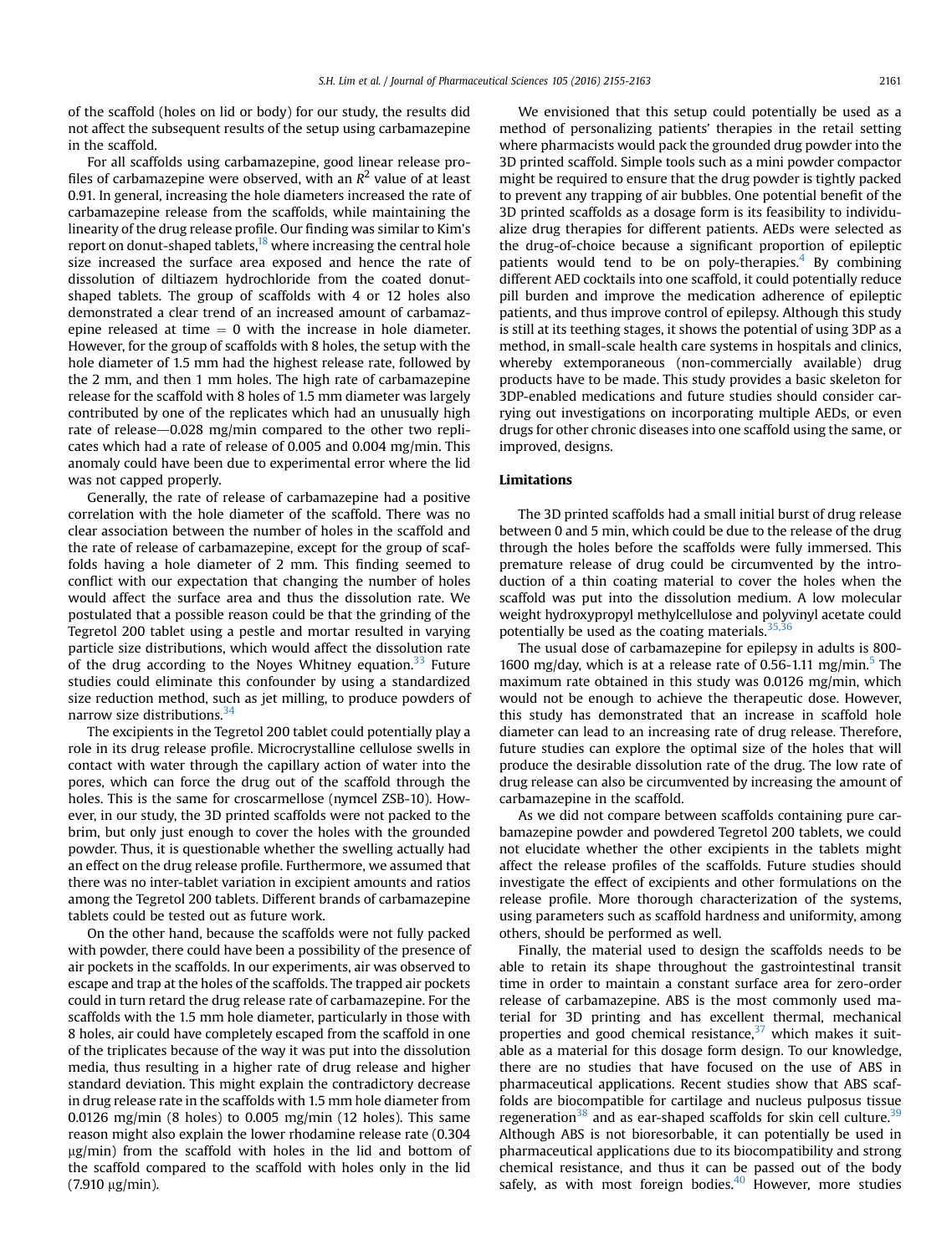<span id="page-7-0"></span>should be performed to address the ongoing concerns about the possible leaching of acrylonitrile monomers, which may be carcinogenic.<sup>[41](#page-8-0)</sup>

Other than ABS, various polymers have also been utilized in the pharmaceutical industry for the 3D printing of drug delivery systems using the FDM technique. An example is the use of polylactic acid as a drug eluting implant for slow and partial drug release of the antibiotics nitrofurantoin and hydroxyapatide.<sup>25,42</sup> Poly(vinyl) alcohol has also been used as a drug carrier for the investigation on the effects of geometry on drug release from 3D printed tablets.<sup>[43](#page-8-0)</sup> In fact, poly(vinyl) alcohol has been used as a drug carrier for aminosalicylate modified-release tablets,<sup>44</sup> prednisolone extendedrelease tablets, $45$  and budesonide modified-release tablets. $46$  On the other hand, ethyl vinyl acetate has been used as a novel drug carrier for a 3D printed T-shaped intrauterine drug delivery system for indomethacin. $47$  In a similar study, polycaprolactone has also been used to deliver indomethacin in a controlled-release manner in a 3D printed polycaprolactone-based implantable prototype of Tshaped intrauterine system. $48$  In consideration of the wide variety of polymers that can potentially be used for drug delivery systems, we encourage future studies to also explore these polymers for the scaffold designs of drugs, such as carbamazepine.

### Conclusion

This study has demonstrated that 3DP is a useful technique to design scaffolds that have linear release profiles after 5 min, with carbamazepine as our drug-of-choice. This study has also demonstrated that the hole diameters of the printed scaffolds have a positive relationship with the rate of carbamazepine release, but not with the number of holes. The scaffold design described in this study forms a basis that can be further optimized for a zero-order release dosage form, so as to reduce the dose-dependent CNS side effects of carbamazepine. The ultimate goal of this research is to benefit epilepsy patients by achieving the therapeutic doses required for seizure control through minimizing the side effects of AEDs, and improving the compliance of patients through a dosage form that provides a zero-order release drug profile.

#### Acknowledgments

The authors would like to acknowledge the Final Year Project fund sponsored by the Pharmacy Department, National University of Singapore, for the procurement of the materials and consumables in this project.

#### References

- 1. [Nicholas JM, Ridsdale L, Richardson MP, Ashworth M, Gulliford MC. Trends](http://refhub.elsevier.com/S0022-3549(16)41405-X/sref1) [in antiepileptic drug utilisation in UK primary care 1993](http://refhub.elsevier.com/S0022-3549(16)41405-X/sref1)-[2008: cohort](http://refhub.elsevier.com/S0022-3549(16)41405-X/sref1) [study using the General Practice Research Database.](http://refhub.elsevier.com/S0022-3549(16)41405-X/sref1) Seizure. 2012;21(6): [466-470](http://refhub.elsevier.com/S0022-3549(16)41405-X/sref1).
- 2. [Tan WW, Kong ST, Chan DW, Ho PC. A retrospective study on the usage of](http://refhub.elsevier.com/S0022-3549(16)41405-X/sref2) [antiepileptic drugs in Asian children from 2000 to 2009 in the largest pediatric](http://refhub.elsevier.com/S0022-3549(16)41405-X/sref2) hospital in Singapore. [Pharmacoepidemiol Drug Saf](http://refhub.elsevier.com/S0022-3549(16)41405-X/sref2). 2012;21(10):1074-1080.
- 3. [Hamer HM, Kostev K. Sociodemographic disparities in administration of anti](http://refhub.elsevier.com/S0022-3549(16)41405-X/sref3)[epileptic drugs to adults with epilepsy in Germany: a retrospective, database](http://refhub.elsevier.com/S0022-3549(16)41405-X/sref3) [study of drug prescriptions.](http://refhub.elsevier.com/S0022-3549(16)41405-X/sref3) CNS Drugs. 2014;28(8):753-759.
- 4. [Chan E, Lee HS, Hue SS. Population pharmacokinetics of carbamazepine in](http://refhub.elsevier.com/S0022-3549(16)41405-X/sref4) [Singapore epileptic patients.](http://refhub.elsevier.com/S0022-3549(16)41405-X/sref4) Br J Clin Pharmacol. 2001;51(6):567-576.
- 5. [Kong ST, Lim SH, Chan E, Ho PC. Estimation and comparison of carbamazepine](http://refhub.elsevier.com/S0022-3549(16)41405-X/sref5) [population pharmacokinetics using dried blood spot and plasma concentra](http://refhub.elsevier.com/S0022-3549(16)41405-X/sref5)[tions from people with epilepsy: the clinical implication.](http://refhub.elsevier.com/S0022-3549(16)41405-X/sref5) J Clin Pharmacol. [2014;54\(2\):225-233.](http://refhub.elsevier.com/S0022-3549(16)41405-X/sref5)
- 6. [Miller AD, Krauss GL, Hamzeh FM. Improved CNS tolerability following con](http://refhub.elsevier.com/S0022-3549(16)41405-X/sref6)[version from immediate- to extended-release carbamazepine.](http://refhub.elsevier.com/S0022-3549(16)41405-X/sref6) Acta Neurol Scand[. 2004;109\(6\):374-377](http://refhub.elsevier.com/S0022-3549(16)41405-X/sref6).
- 7. [Buck D, Jacoby A, Baker GA, Chadwick DW. Factors in](http://refhub.elsevier.com/S0022-3549(16)41405-X/sref7)fluencing compliance with [antiepileptic drug regimes.](http://refhub.elsevier.com/S0022-3549(16)41405-X/sref7) Seizure. 1997;6(2):87-93.
- 8. [Powell G, Saunders M, Marson AG. Immediate-release versus controlled](http://refhub.elsevier.com/S0022-3549(16)41405-X/sref8)[release carbamazepine in the treatment of epilepsy.](http://refhub.elsevier.com/S0022-3549(16)41405-X/sref8) Cochrane Database Syst Rev[. 2014;2:CD007124](http://refhub.elsevier.com/S0022-3549(16)41405-X/sref8).
- 9. [Perucca E. An introduction to antiepileptic drugs.](http://refhub.elsevier.com/S0022-3549(16)41405-X/sref9) Epilepsia. 2005;46:31-37.
- 10. [Ficker DM, Privitera M, Krauss G, Kanner A, Moore JL, Glauser T. Improved](http://refhub.elsevier.com/S0022-3549(16)41405-X/sref10) tolerability and effi[cacy in epilepsy patients with extended-release carba](http://refhub.elsevier.com/S0022-3549(16)41405-X/sref10)mazepine. Neurol[. 2005;65\(4\):593-595.](http://refhub.elsevier.com/S0022-3549(16)41405-X/sref10)
- 11. [Garnett WR, Gilbert TD, O'Connor P. Patterns of care, outcomes, and direct](http://refhub.elsevier.com/S0022-3549(16)41405-X/sref11) [health plan costs of antiepileptic therapy: a pharmacoeconomic analysis of the](http://refhub.elsevier.com/S0022-3549(16)41405-X/sref11) [available carbamazepine formulations.](http://refhub.elsevier.com/S0022-3549(16)41405-X/sref11) Clin Ther. 2005;27(7):1092-1103.
- 12. [Bialer M. Extended-release formulations for the treatment of epilepsy.](http://refhub.elsevier.com/S0022-3549(16)41405-X/sref12) CNS Drugs[. 2007;21\(9\):765-774.](http://refhub.elsevier.com/S0022-3549(16)41405-X/sref12)
- 13. [Barakat NS, Elbagory IM, Almurshedi AS. Controlled-release carbamazepine](http://refhub.elsevier.com/S0022-3549(16)41405-X/sref13) [granules and tablets comprising lipophilic and hydrophilic matrix components.](http://refhub.elsevier.com/S0022-3549(16)41405-X/sref13) AAPS PharmSciTech[. 2008;9\(4\):1054-1062.](http://refhub.elsevier.com/S0022-3549(16)41405-X/sref13)
- 14. Chungi S. Google Patents: Extended Release Formulations (US 20060275367 A1); 2006. Available at: <http://www.google.com/patents/US20060275367>. Accessed May 21, 2016.
- 15. [Wang CC, Tejwani Motwani MR, Roach WJ, et al. Development of near zero](http://refhub.elsevier.com/S0022-3549(16)41405-X/sref15)[order release dosage forms using three-dimensional printing \(3-DP\) technol](http://refhub.elsevier.com/S0022-3549(16)41405-X/sref15)ogy. Drug Dev Ind Pharm[. 2006;32\(3\):367-376.](http://refhub.elsevier.com/S0022-3549(16)41405-X/sref15)
- 16. [Yu DG, Zhu LM, Branford-White CJ, Yang XL. Three-dimensional printing in](http://refhub.elsevier.com/S0022-3549(16)41405-X/sref16) [pharmaceutics: promises and problems.](http://refhub.elsevier.com/S0022-3549(16)41405-X/sref16) J Pharm Sci. 2008;97(9):3666-3690.
- 17. [Yu DG, Branford-White C, Ma ZH, Zhu LM, Li XY, Yang XL. Novel drug delivery](http://refhub.elsevier.com/S0022-3549(16)41405-X/sref17) [devices for providing linear release pro](http://refhub.elsevier.com/S0022-3549(16)41405-X/sref17)files fabricated by 3DP. Int J Pharm. [2009;370\(1-2\):160-166](http://refhub.elsevier.com/S0022-3549(16)41405-X/sref17).
- 18. [Kim CJ. Release kinetics of coated, donut-shaped tablets for water soluble](http://refhub.elsevier.com/S0022-3549(16)41405-X/sref18) drugs. Eur J Pharm Sci[. 1999;7\(3\):237-242](http://refhub.elsevier.com/S0022-3549(16)41405-X/sref18).
- 19. [Jonathan G, Karim A. 3D printing in pharmaceutics: a new tool for designing](http://refhub.elsevier.com/S0022-3549(16)41405-X/sref19) [customized drug delivery systems.](http://refhub.elsevier.com/S0022-3549(16)41405-X/sref19) Int J Pharm. 2016;499(1-2):376-394.
- 20. [Farahani RD, Chizari K, Therriault D. Three-dimensional printing of freeform](http://refhub.elsevier.com/S0022-3549(16)41405-X/sref20) [helical microstructures: a review.](http://refhub.elsevier.com/S0022-3549(16)41405-X/sref20) Nanoscale. 2014;6(18):10470-10485.
- 21. [Sandler N, Salmela I, Fallarero A, et al. Towards fabrication of 3D printed](http://refhub.elsevier.com/S0022-3549(16)41405-X/sref21) [medical devices to prevent bio](http://refhub.elsevier.com/S0022-3549(16)41405-X/sref21)film formation. Int J Pharm Pharm Sci. [2014;459\(1-2\):62-64.](http://refhub.elsevier.com/S0022-3549(16)41405-X/sref21)
- 22. [Wu XB, Wang JQ, Zhao CP, et al. Printed three-dimensional anatomic templates](http://refhub.elsevier.com/S0022-3549(16)41405-X/sref22) [for virtual preoperative planning before reconstruction of old pelvic injuries:](http://refhub.elsevier.com/S0022-3549(16)41405-X/sref22) initial results. Chin Med J[. 2015;128\(4\):477-482.](http://refhub.elsevier.com/S0022-3549(16)41405-X/sref22)
- 23. Doyle K. 3 ways 3-D printing could revolutionize healthcare. Available at: [http://qz.com/145237/3-ways-3-d-printing-could-revolutionize-healthcare-2/.](http://qz.com/145237/3-ways-3-d-printing-could-revolutionize-healthcare-2/) Accessed May 21, 2016.
- 24. Envisiontec. New trends in 3D printing-customized medical devices. Available at: [http://envisiontec.com/3d-printer-blog/trends-in-3d-printing-of-customized](http://envisiontec.com/3d-printer-blog/trends-in-3d-printing-of-customized-medical-devices/)[medical-devices/](http://envisiontec.com/3d-printer-blog/trends-in-3d-printing-of-customized-medical-devices/). Accessed May 21, 2016.
- 25. [Water JJ, Bohr A, Boetker J, et al. Three-dimensional printing of drug-eluting](http://refhub.elsevier.com/S0022-3549(16)41405-X/sref25) [implants: preparation of an antimicrobial polylactide feedstock material.](http://refhub.elsevier.com/S0022-3549(16)41405-X/sref25) J Pharm Sci[. 2015;104\(3\):1099-1107.](http://refhub.elsevier.com/S0022-3549(16)41405-X/sref25)
- 26. [Goyanes A, Buanz AB, Basit AW, Gaisford S. Fused-](http://refhub.elsevier.com/S0022-3549(16)41405-X/sref26)filament 3D printing (3DP) [for fabrication of tablets.](http://refhub.elsevier.com/S0022-3549(16)41405-X/sref26) Int J Pharm. 2014;476(1-2):88-92.
- 27. [Daly R, Harrington TS, Martin GD, Hutchings IM. Inkjet printing for](http://refhub.elsevier.com/S0022-3549(16)41405-X/sref27) [pharmaceutics](http://refhub.elsevier.com/S0022-3549(16)41405-X/sref27)-[a review of research and manufacturing.](http://refhub.elsevier.com/S0022-3549(16)41405-X/sref27) Int J Pharm. [2015;494\(2\):554-567.](http://refhub.elsevier.com/S0022-3549(16)41405-X/sref27)
- 28. [Alomari M, Mohamed FH, Basit AW, Gaisford S. Personalised dosing: printing a](http://refhub.elsevier.com/S0022-3549(16)41405-X/sref28) [dose of one's own medicine.](http://refhub.elsevier.com/S0022-3549(16)41405-X/sref28) Int J Pharm. 2015;494(2):568-577.
- 29. [Arcaute K, Mann B, Wicker R. Stereolithography of spatially controlled multi](http://refhub.elsevier.com/S0022-3549(16)41405-X/sref29)[material bioactive poly\(ethylene glycol\) scaffolds.](http://refhub.elsevier.com/S0022-3549(16)41405-X/sref29) Acta Biomater. 2010;6(3): [1047-1054.](http://refhub.elsevier.com/S0022-3549(16)41405-X/sref29)
- 30. [Kim GB, Lee S, Kim H, et al. Three-dimensional printing: basic principles and](http://refhub.elsevier.com/S0022-3549(16)41405-X/sref30) [applications in medicine and radiology.](http://refhub.elsevier.com/S0022-3549(16)41405-X/sref30) Korean J Radiol. 2016;17(2):182-197.
- 31. [Lago MA, Rodriguez-Bernaldo de Quiros A, Sendon R, Bustos J, Nieto MT,](http://refhub.elsevier.com/S0022-3549(16)41405-X/sref31) [Paseiro P. Photoinitiators: a food safety review.](http://refhub.elsevier.com/S0022-3549(16)41405-X/sref31) Food Addit Contam Part A Chem [Anal Control Expo Risk Assess](http://refhub.elsevier.com/S0022-3549(16)41405-X/sref31). 2015;32(5):779-798.
- 32. [United States Pharmacopeia Convention.](http://refhub.elsevier.com/S0022-3549(16)41405-X/sref32) United States Pharmacopeia and National Formulary (USP 22-NF 17)[. Rockville, MD: United States Pharmacopeia](http://refhub.elsevier.com/S0022-3549(16)41405-X/sref32) [Convention; 1990:223.](http://refhub.elsevier.com/S0022-3549(16)41405-X/sref32)
- 33. [Harun K, Mistafa M, Alisa S. Effect of particle size on the dissolution of gli](http://refhub.elsevier.com/S0022-3549(16)41405-X/sref33)benclamide. [Int J Pharm Pharm Sci](http://refhub.elsevier.com/S0022-3549(16)41405-X/sref33). 2013;5:775-779.
- 34. [Hoyer H, Schlocker W, Krum K, Bernkop-Schnürch A. Preparation and evalu](http://refhub.elsevier.com/S0022-3549(16)41405-X/sref34)[ation of microparticles from thiolated polymers via air jet milling.](http://refhub.elsevier.com/S0022-3549(16)41405-X/sref34) Eur J Pharm Biopharm[. 2008;69\(2\):476-485](http://refhub.elsevier.com/S0022-3549(16)41405-X/sref34).
- 35. [Strübing S, Abboud T, Contri RV, Metz H, M](http://refhub.elsevier.com/S0022-3549(16)41405-X/sref35)ä[der K. New insights on poly\(vinyl](http://refhub.elsevier.com/S0022-3549(16)41405-X/sref35) acetate)-based coated fl[oating tablets: characterisation of hydration and CO2](http://refhub.elsevier.com/S0022-3549(16)41405-X/sref35) [generation by benchtop MRI and its relation to drug release and](http://refhub.elsevier.com/S0022-3549(16)41405-X/sref35) floating strength. [Eur J Pharm Biopharm](http://refhub.elsevier.com/S0022-3549(16)41405-X/sref35). 2008;69(2):708-717.
- 36. [Siepmann F, Hoffmann A, Leclercq B, Carlin B, Siepmann J. How to adjust](http://refhub.elsevier.com/S0022-3549(16)41405-X/sref36) [desired drug release patterns from ethylcellulose-coated dosage forms.](http://refhub.elsevier.com/S0022-3549(16)41405-X/sref36) J Control Release[. 2007;119\(2\):182-189.](http://refhub.elsevier.com/S0022-3549(16)41405-X/sref36)
- 37. [Brighton CA. Styrene polymers and food packaging.](http://refhub.elsevier.com/S0022-3549(16)41405-X/sref37) Food Chem. 1982;8(2):97-107.
- 38. [Rosenzweig DH, Carelli E, Steffen T, Jarzem P, Haglund L. 3D-Printed ABS and](http://refhub.elsevier.com/S0022-3549(16)41405-X/sref38) [PLA scaffolds for cartilage and nucleus pulposus tissue regeneration.](http://refhub.elsevier.com/S0022-3549(16)41405-X/sref38) Int J Mol Sci[. 2015;16\(7\):15118-15135](http://refhub.elsevier.com/S0022-3549(16)41405-X/sref38).
- 39. [Cai H, Azangwe G, Shepherd DE. Skin cell culture on an ear-shaped scaffold](http://refhub.elsevier.com/S0022-3549(16)41405-X/sref39) [created by fused deposition modelling.](http://refhub.elsevier.com/S0022-3549(16)41405-X/sref39) Biomed Mater Eng. 2005;15(5):375-380.
- 40. [Traverso G, Schoellhammer CM, Schroeder A, et al. Microneedles for drug](http://refhub.elsevier.com/S0022-3549(16)41405-X/sref40) [delivery via the gastrointestinal tract.](http://refhub.elsevier.com/S0022-3549(16)41405-X/sref40) J Pharm Sci. 2015;104(2):362-367.